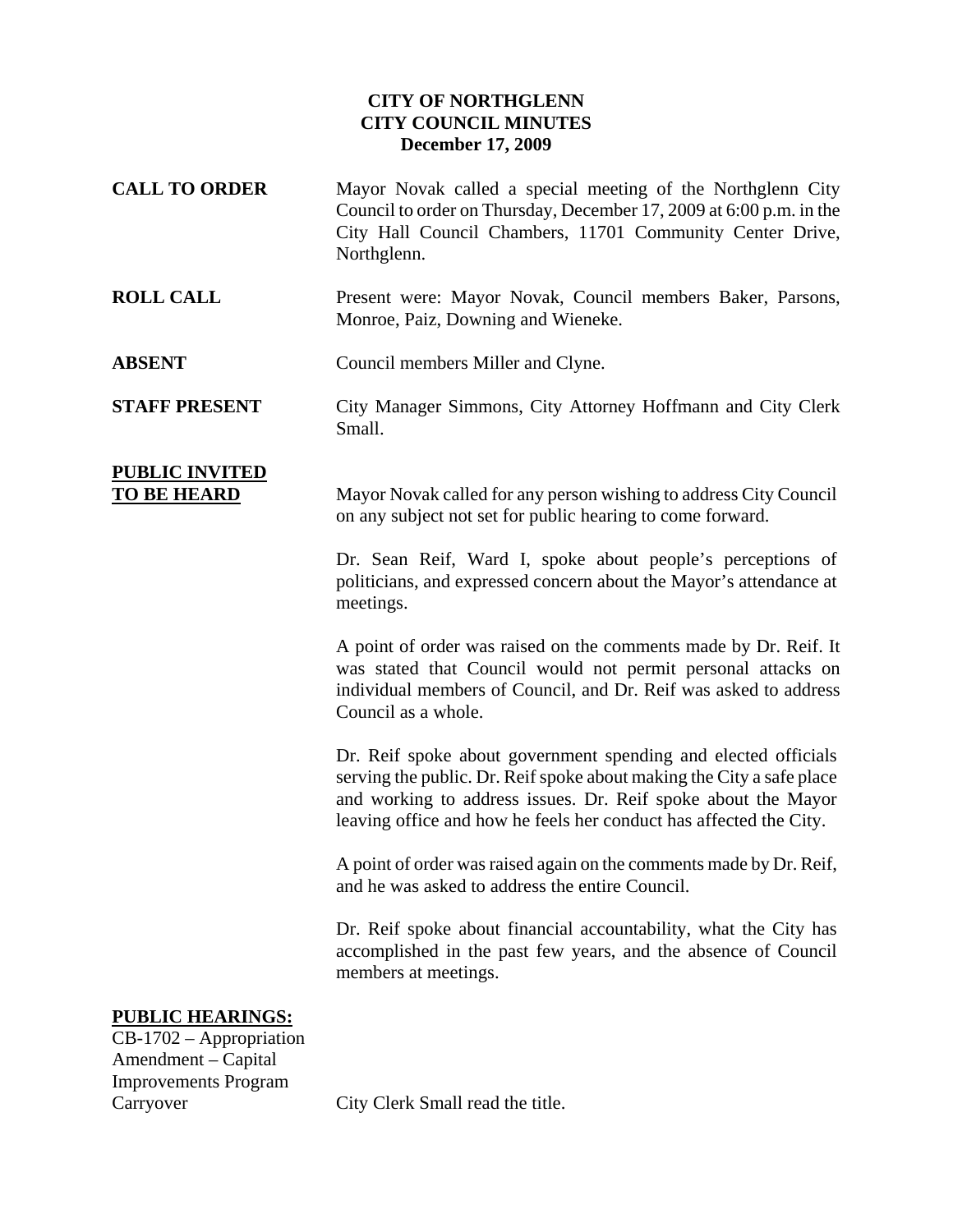| Northglenn City Council<br>December 17, 2009                                                                                         |                                                                                                                                                                             |  |
|--------------------------------------------------------------------------------------------------------------------------------------|-----------------------------------------------------------------------------------------------------------------------------------------------------------------------------|--|
|                                                                                                                                      | Mayor Novak called for any person wishing to speak either "for" or<br>"against" CB-1702 to come forward. No one came forward and the<br>public hearing was declared closed. |  |
| $CB-1703$ – Appropriation<br>Amendment - Huron                                                                                       |                                                                                                                                                                             |  |
| <b>Street Project</b>                                                                                                                | City Clerk Small read the title.                                                                                                                                            |  |
|                                                                                                                                      | Mayor Novak called for any person wishing to speak either "for" or<br>"against" CB-1703 to come forward. No one came forward and the<br>public hearing was declared closed. |  |
| $CB-1706$ – Implementing<br><b>Charter Amendment</b><br>Regarding Terms of the                                                       |                                                                                                                                                                             |  |
| Municipal Judge                                                                                                                      | City Clerk Small read the title.                                                                                                                                            |  |
|                                                                                                                                      | Mayor Novak called for any person wishing to speak either "for" or<br>"against" CB-1706 to come forward. No one came forward and the<br>public hearing was declared closed. |  |
| <b>ORDINANCES:</b><br><b>Second Reading</b><br>$CB-1702 - Approx$<br>Amendment - Capital<br><b>Improvements Program</b><br>Carryover | City Clerk Small read the title.                                                                                                                                            |  |
| <b>MOTION TO PASS</b>                                                                                                                | Council member Monroe MOVED and it was SECONDED by<br>Council member Downing to approve CB-1702 on second reading.                                                          |  |
| <b>MOTION PASSED</b>                                                                                                                 | There was no discussion and the motion <b>PASSED</b> .<br>IN FAVOR - Novak, Baker, Parsons, Monroe, Paiz, Downing,<br>Wieneke.                                              |  |
|                                                                                                                                      | <b>OPPOSED -</b><br>No one.<br>ABSENT -<br>Miller, Clyne.                                                                                                                   |  |
| $CB-1703$ – Appropriation<br>Amendment - Huron                                                                                       |                                                                                                                                                                             |  |
| <b>Street Project</b>                                                                                                                | City Clerk Small read the title.                                                                                                                                            |  |
| <b>MOTION TO PASS</b>                                                                                                                | Council member Monroe <b>MOVED</b> and it was <b>SECONDED</b> by<br>Council member Parsons to approve CB-1703 on second reading.                                            |  |
| <b>MOTION PASSED</b>                                                                                                                 | There was no discussion and the motion <b>PASSED</b> .<br>IN FAVOR - Novak, Baker, Parsons, Monroe, Paiz, Downing,<br>Wieneke.<br><b>OPPOSED -</b><br>No one.               |  |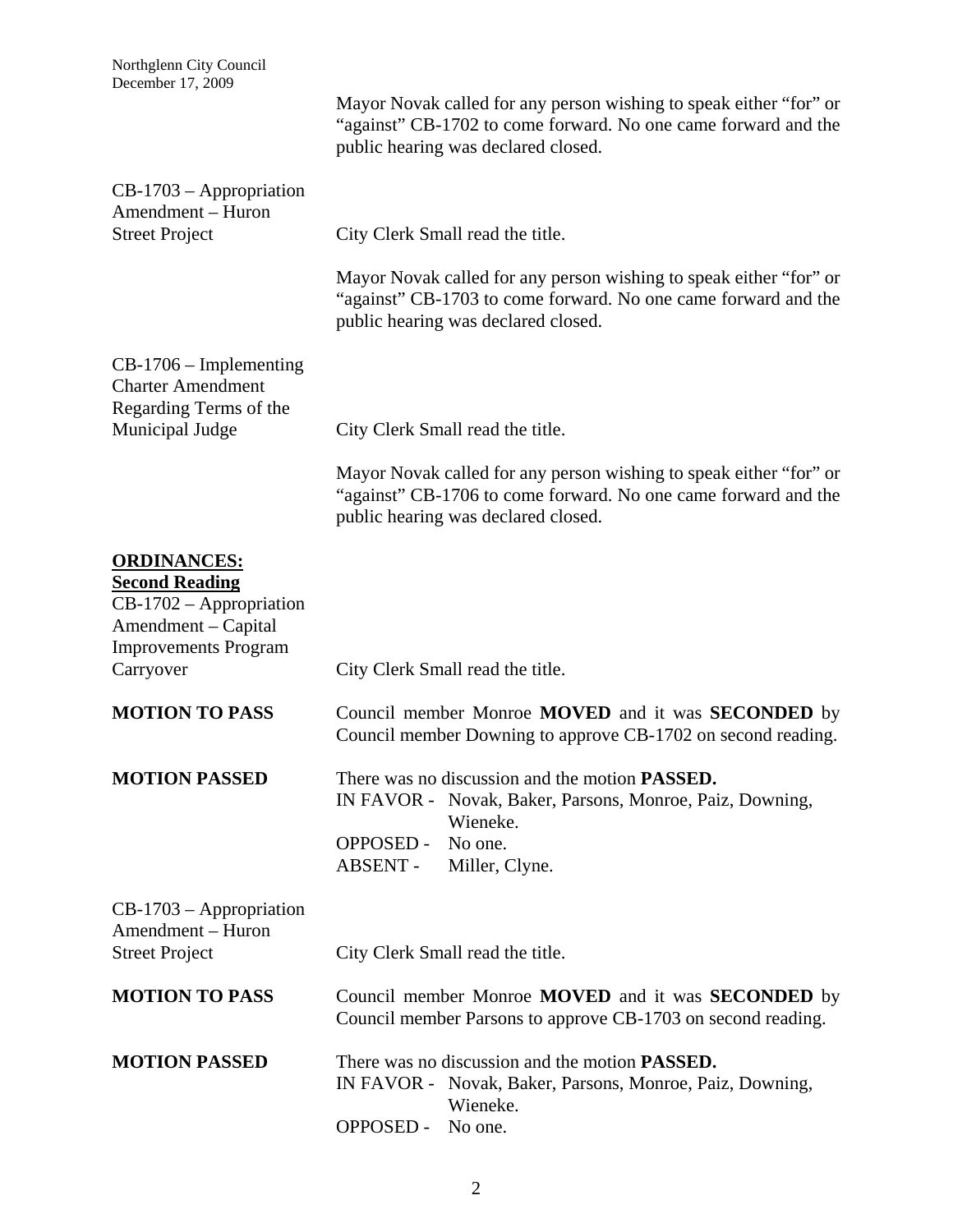Northglenn City Council December 17, 2009

|                                                                            | ABSENT-                       | Miller, Clyne.                                                                                                                   |
|----------------------------------------------------------------------------|-------------------------------|----------------------------------------------------------------------------------------------------------------------------------|
| $CB-1706$ – Implementing<br><b>Charter Amendment</b><br>Regarding Terms of |                               |                                                                                                                                  |
| the Municipal Judge                                                        |                               | City Clerk Small read the title.                                                                                                 |
| <b>MOTION TO PASS</b>                                                      |                               | Council member Monroe <b>MOVED</b> and it was <b>SECONDED</b> by<br>Council member Downing to approve CB-1706 on second reading. |
| <b>MOTION PASSED</b>                                                       |                               | There was no discussion and the motion <b>PASSED</b> .<br>IN FAVOR - Novak, Baker, Parsons, Monroe, Paiz, Downing,<br>Wieneke.   |
|                                                                            | OPPOSED - No one.             | ABSENT - Miller, Clyne.                                                                                                          |
| <b>RESOLUTIONS:</b>                                                        |                               |                                                                                                                                  |
| $CR-136 - Authorization$<br>of FasTracks/EIS Letter                        |                               | City Clerk Small read the title.                                                                                                 |
| <b>MOTION TO PASS</b>                                                      |                               | Council member Monroe MOVED and it was SECONDED by<br>Council member Parsons to approve CR-136.                                  |
| <b>MOTION PASSED</b>                                                       |                               | There was discussion and the motion <b>PASSED</b> .<br>IN FAVOR - Novak, Baker, Parsons, Monroe, Paiz, Downing,<br>Wieneke.      |
|                                                                            | OPPOSED - No one.<br>ABSENT - | Miller, Clyne.                                                                                                                   |
| $CR-145 - Adams County$<br>Animal Shelter IGA                              |                               | City Clerk Small read the title.                                                                                                 |
| <b>MOTION TO PASS</b>                                                      |                               | Council member Monroe MOVED and it was SECONDED by<br>Council member Parsons to approve CR-145.                                  |
| <b>MOTION PASSED</b>                                                       |                               | There was no discussion and the motion <b>PASSED</b> .<br>IN FAVOR - Novak, Baker, Parsons, Monroe, Paiz, Downing,<br>Wieneke.   |
|                                                                            | <b>OPPOSED -</b><br>ABSENT -  | No one.<br>Miller, Clyne.                                                                                                        |
| $CR-146 - Victim$<br><b>Advocate Services IGA</b>                          |                               | City Clerk Small read the title.                                                                                                 |
| <b>MOTION TO PASS</b>                                                      |                               | Council member Monroe MOVED and it was <b>SECONDED</b> by<br>Council member Parsons to approve CR-146.                           |
| <b>MOTION PASSED</b>                                                       |                               | There was no discussion and the motion <b>PASSED.</b>                                                                            |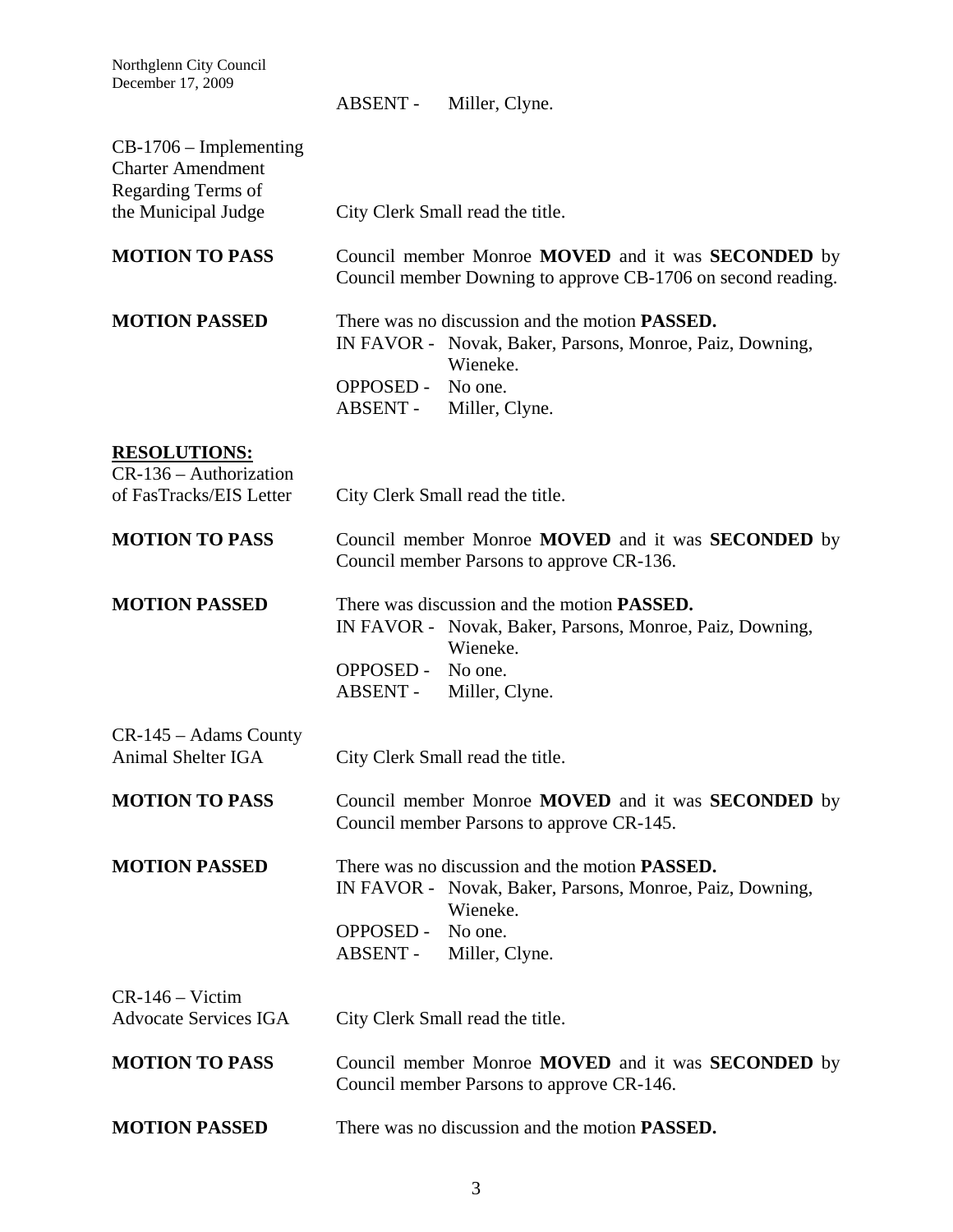|                                                                                                                                      |                               | IN FAVOR - Novak, Baker, Parsons, Monroe, Paiz, Downing,<br>Wieneke.                                                                                                                                                                                                             |
|--------------------------------------------------------------------------------------------------------------------------------------|-------------------------------|----------------------------------------------------------------------------------------------------------------------------------------------------------------------------------------------------------------------------------------------------------------------------------|
|                                                                                                                                      | OPPOSED - No one.             | ABSENT - Miller, Clyne.                                                                                                                                                                                                                                                          |
| $CR-148 - IGA - Constant$<br>To Broomfield Providing<br><b>Water Service to North</b><br>Metro Fire Rescue District<br>in Section 36 |                               | City Clerk Small read the title.                                                                                                                                                                                                                                                 |
| <b>MOTION TO PASS</b>                                                                                                                |                               | Council member Parsons <b>MOVED</b> and it was <b>SECONDED</b> by<br>Council member Monroe to approve CR-148.                                                                                                                                                                    |
| <b>MOTION PASSED</b>                                                                                                                 | OPPOSED - No one.             | There was discussion and the motion <b>PASSED</b> .<br>IN FAVOR - Novak, Baker, Parsons, Monroe, Paiz, Downing,<br>Wieneke.<br>ABSENT - Miller, Clyne.                                                                                                                           |
| CR-149 - Huron Street<br>Project Design Modifications City Clerk Small read the title.                                               |                               |                                                                                                                                                                                                                                                                                  |
| <b>MOTION TO PASS</b>                                                                                                                |                               | Council member Monroe MOVED and it was SECONDED by<br>Council member Parsons to approve CR-149.                                                                                                                                                                                  |
| <b>MOTION PASSED</b>                                                                                                                 | OPPOSED - No one.<br>ABSENT - | There was no discussion and the motion <b>PASSED</b> .<br>IN FAVOR - Novak, Baker, Parsons, Monroe, Paiz, Downing,<br>Wieneke.<br>Miller, Clyne.                                                                                                                                 |
| Action Item:<br>Request for Exception to<br>Res. 08-156, Hiring Freeze                                                               | position internally.          | City Manager Simmons provided information about the request for an<br>exception to the hiring freeze for a full time Customer Service<br>Representative. City Manager Simmons stated that the position is not<br>new, and was created by the filling of the Sales Tax Specialist |
| <b>MOTION TO PASS</b>                                                                                                                |                               | Council member Monroe MOVED and it was SECONDED by<br>Council member Parsons to approve the hiring exception for one<br>Customer Service Representative as requested by the City Manager.                                                                                        |
| <b>MOTION PASSED</b>                                                                                                                 | <b>OPPOSED -</b>              | There was discussion and the motion <b>PASSED</b> .<br>IN FAVOR - Novak, Baker, Parsons, Monroe, Paiz, Downing,<br>Wieneke.<br>No one.                                                                                                                                           |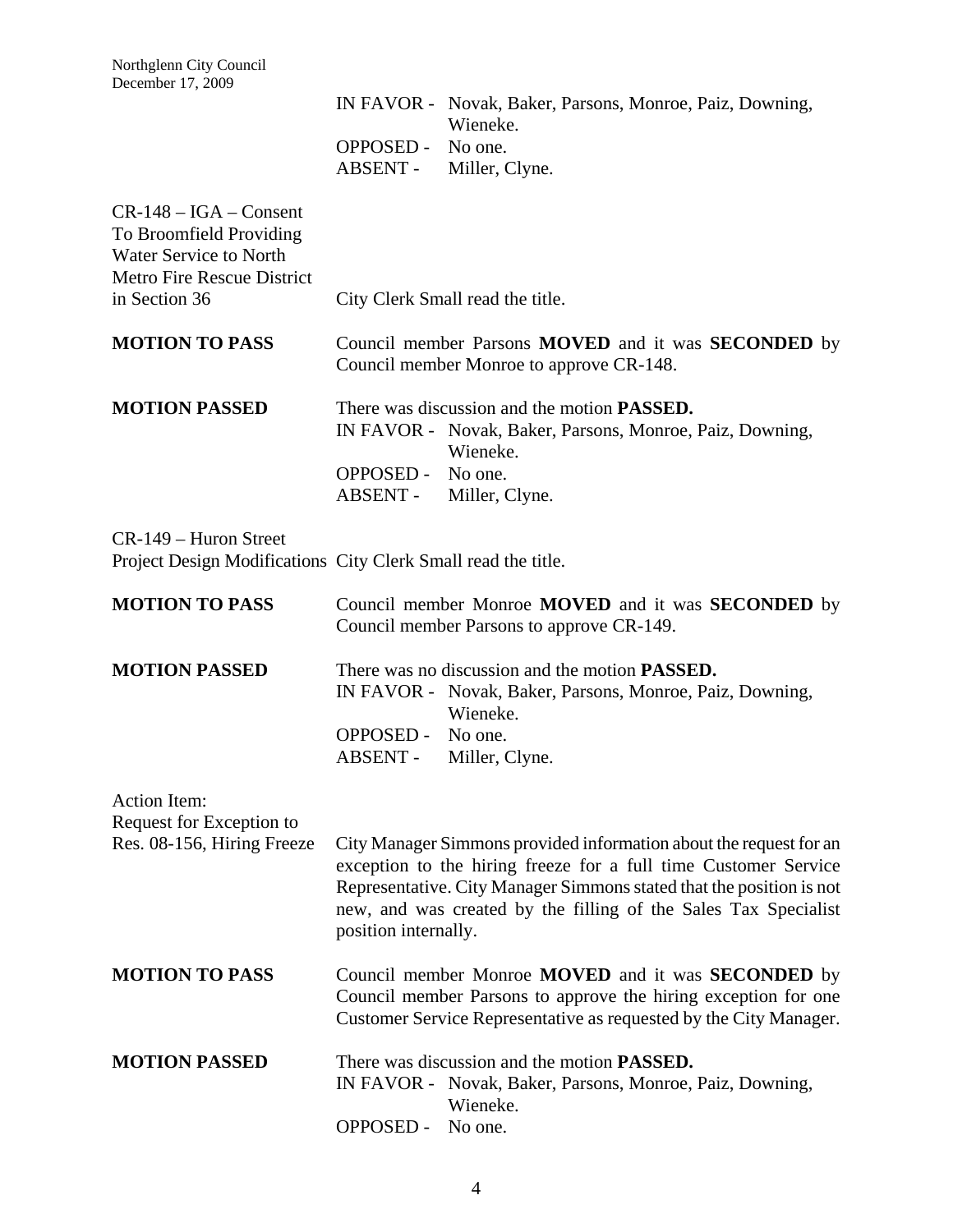| Northglenn City Council<br>December 17, 2009                                              | Miller, Clyne.<br>ABSENT -                                                                                                                                                                                                                                                                                                                                                                                                                                                                                                     |
|-------------------------------------------------------------------------------------------|--------------------------------------------------------------------------------------------------------------------------------------------------------------------------------------------------------------------------------------------------------------------------------------------------------------------------------------------------------------------------------------------------------------------------------------------------------------------------------------------------------------------------------|
| <b>Action Item:</b><br>Termination of<br>Development Agreement                            | City Attorney Hoffmann provided information about the termination<br>of the development agreement between the City, NURA, Prime West<br>Development, and Zing Development Strategies, LLC. City Attorney<br>Hoffmann also spoke about recent action taken by NURA.                                                                                                                                                                                                                                                             |
| <b>MOTION TO PASS</b>                                                                     | Council member Monroe MOVED and it was SECONDED by<br>Council member Downing to terminate the Development Agreement<br>between the City of Northglenn and the Northglenn Urban Renewal<br>Authority as the Developers and Prime West Development, Inc. and<br>Zing Development Strategies, LLC, as Subdeveloper, and the<br>payment of \$150,000 in reimbursable costs.                                                                                                                                                        |
| <b>MOTION PASSED</b>                                                                      | There was no discussion and the motion <b>PASSED</b> .<br>IN FAVOR - Novak, Baker, Parsons, Monroe, Paiz, Downing,<br>Wieneke.<br>OPPOSED - No one.<br>ABSENT -<br>Miller, Clyne.                                                                                                                                                                                                                                                                                                                                              |
| <b>Action Item:</b><br>Cancellation of the<br>December 24, 2009<br><b>Regular Meeting</b> |                                                                                                                                                                                                                                                                                                                                                                                                                                                                                                                                |
| <b>MOTION TO PASS</b>                                                                     | Council member Parsons <b>MOVED</b> and it was <b>SECONDED</b> by<br>Council member Monroe to cancel the December 24, 2009 regular<br>meeting.                                                                                                                                                                                                                                                                                                                                                                                 |
| <b>MOTION PASSED</b>                                                                      | There was no discussion and the motion <b>PASSED</b> .<br>IN FAVOR - Novak, Baker, Parsons, Monroe, Paiz, Downing,<br>Wieneke.<br><b>OPPOSED -</b><br>No one.<br><b>ABSENT -</b><br>Miller, Clyne.                                                                                                                                                                                                                                                                                                                             |
| <b>DISCUSSION ITEMS:</b><br><b>Proposed Statewide Ballot</b><br>Issues 10, 11, and 21     | City Manager Simmons spoke about proposed statewide ballot issues<br>10, 11, and 21. City Manager Simmons spoke about researching and<br>determining what the fiscal impact of the issues could be to the City.<br>There was discussion and it was the consensus of Council to have<br>staff prepare and bring back information to Council on the possible<br>impact of the issues.<br>City Manager Simmons reported that staff has been in contact with<br>State legislators and they are willing to meet with the Council to |